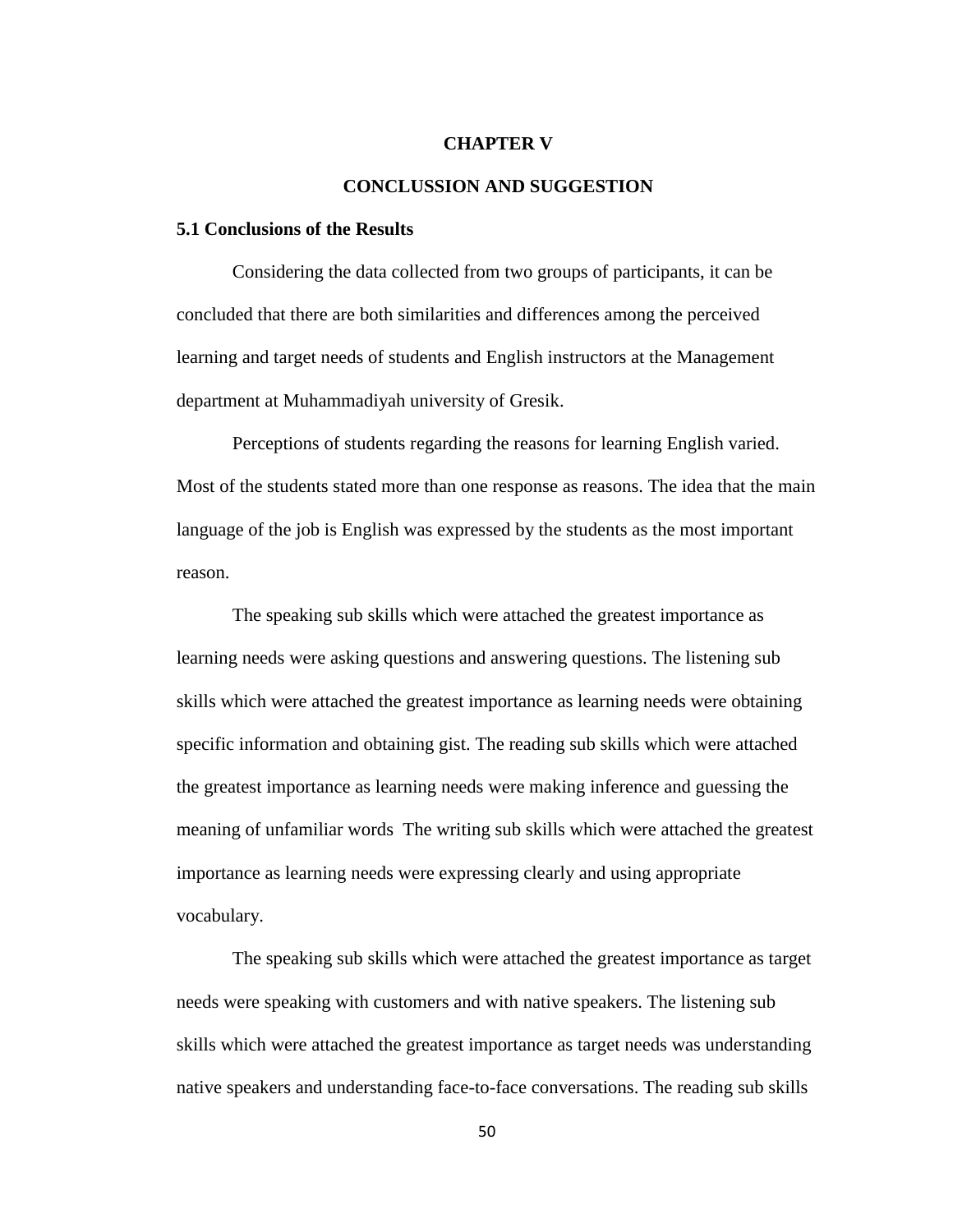which were attached the greatest importance as target needs were reading itineraries, business letters, and the agenda of a meeting. The writing sub skills which were attached the greatest importance as target needs were writing business letters, and recognizing different essay types/structures: descriptive · analytical · comparison/evaluation · argument, using direct quotations and e-mail messages.

English instructors stated more than one response as reasons for management students to learn English. The idea that the main language of the job is English was expressed by the English instructors as the most important reason. Correspondence to be conducted in English, written or printed materials' being in English, conveying information from English to non-English/English speakers and following training courses conducted in English were other reasons stated by the instructors. One more reason stated by the instructors was passing the English Proficiency Exam that those who want to work as management sector.

The sub skills which were attached the greatest importance for speaking skill regarded as learning needs were expressing oneself and answering questions. The sub skills which were attached the greatest importance for listening skill regarded as learning needs were obtaining specific information and obtaining gist. The sub skills which were attached the greatest importance for reading skill regarded as learning needs were reading intensively and making inference. The sub skills which were attached the greatest importance for writing skill regarded as learning needs were developing ideas and linking ideas. The sub skills which were attached the greatest importance for speaking skill regarded as target needs were speaking with customers and with native speakers. The sub skills which were attached the greatest importance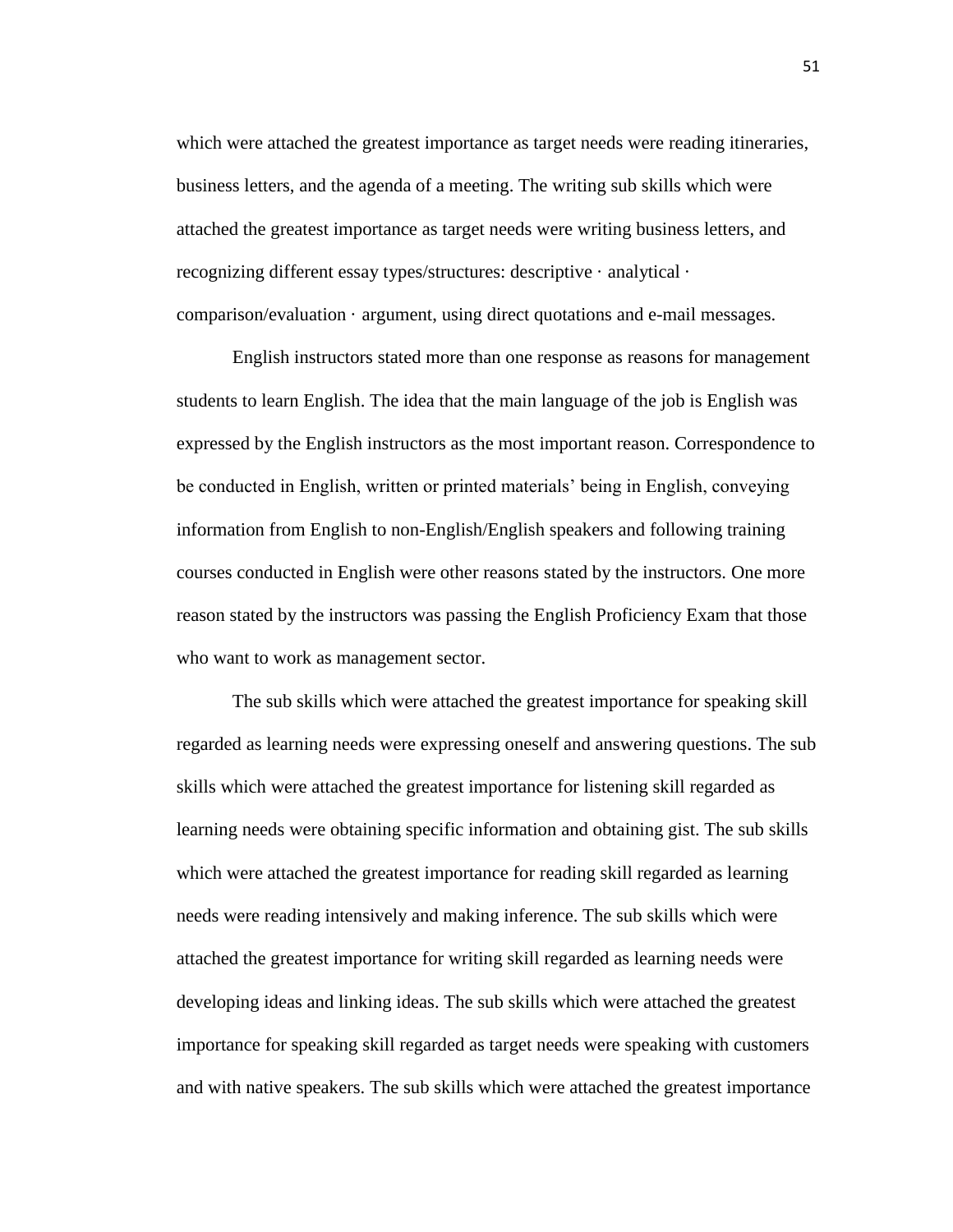for listening skill regarded as target needs understood native speakers and understanding face-to-face conversations. The sub skills which were attached the greatest importance for reading skill regarded as target needs were reading business letters, and fax messages. The sub skills which were attached the greatest importance for writing skill regarded as target needs were writing business letters and recognizing different essay types/structures: descriptive · analytical comparison/evaluation · argument and e-mail messages.

One of the instructors stated that speaking and listening were the most important two skills for management. The other one stated speaking and reading skills as the most important two skills for those students. Translation was usually stated to follow speaking, listening and specialist vocabulary. Writing, however, was stated to be the least important skill by all of the English instructors. Specialist vocabulary was stated to go along with those skills.

# **5.2 Suggestion for Practice**

The results of the study may be an aid to the Curriculum Development Unit of English Language School at Muhammadiyah University of Gresik in deciding on the English language needs of Management students and improving the already existing program to better meet the needs of the students.

The results of the study revealed that students are not as competent as they ought to be in most of the skills. The mean difference between the importance they give and they rate themselves is significant in most of the items. Although the already existing ESP program consists of skills-based objectives, it seems that they are not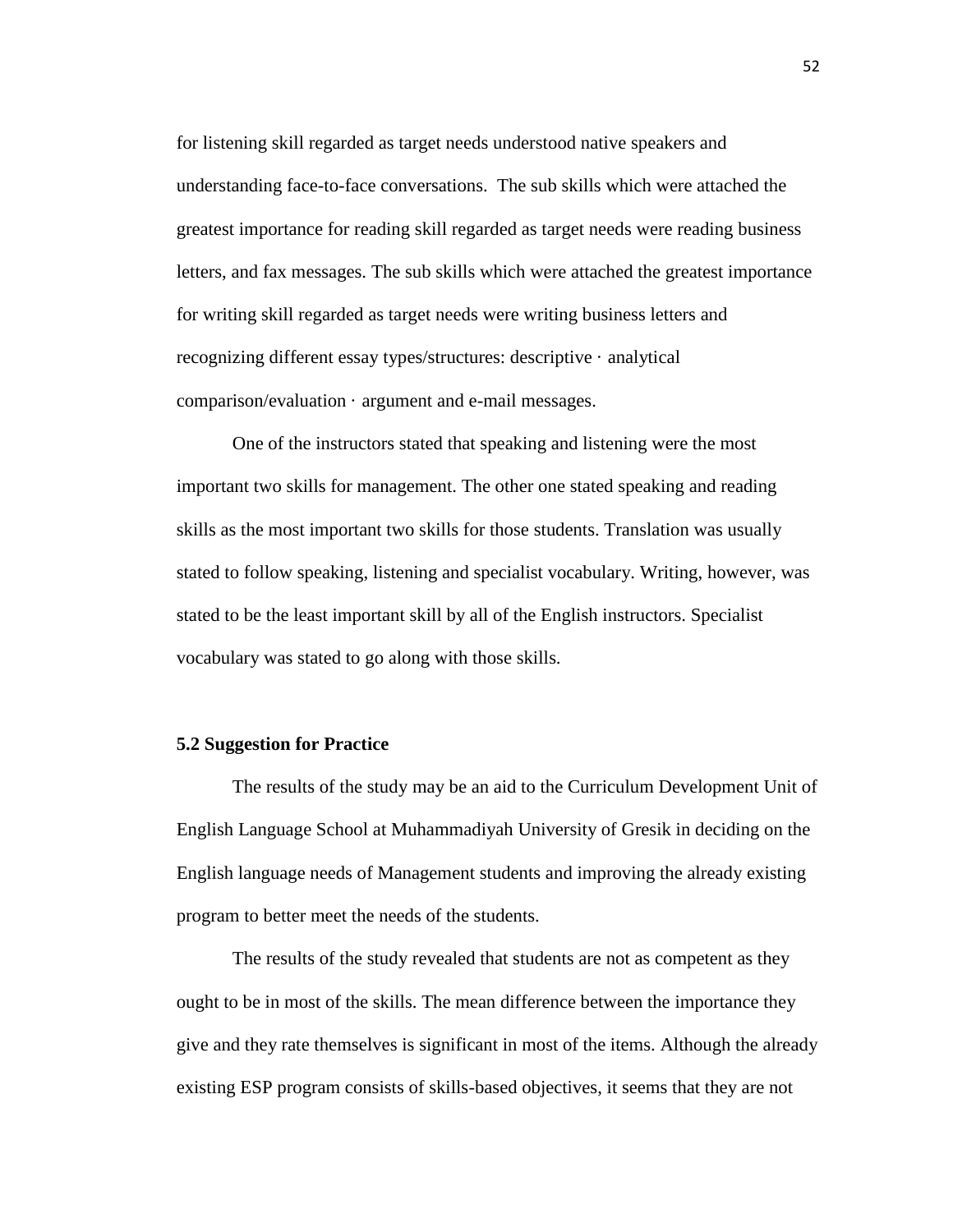practiced as effectively as they should be. When the skills are concerned, more emphasis should be given to presentation and practice of listening and speaking skills.

Results of the data analysis suggested that students need more practice in speaking and listening skills. Reading and writing skills are stated to be practiced fully. However, indicated that the students are in need of more effective activities for those two skills as well.

Language learning is usually considered to be stressful activity. Learners usually feel themselves secure when it is in their mother tongue.

However, in language learning they may not be sure they have made themselves completely understood or they have understood. This breeds a sense of insecurity. Hutchinson (as cited in Brumfit,1988) suggests that good teachers try to minimize the negative effects of the learner's emotional reactions to learning and try to boost the positive emotions. This may involve:

- using pair or group work to minimize the stress of speaking in front of the whole class

- structuring tasks so as to enable learners to show what they do know and what they do not

- giving learners time to think and work out answers

- putting more emphasis on the process of getting the answer rather than the product of the right answer.